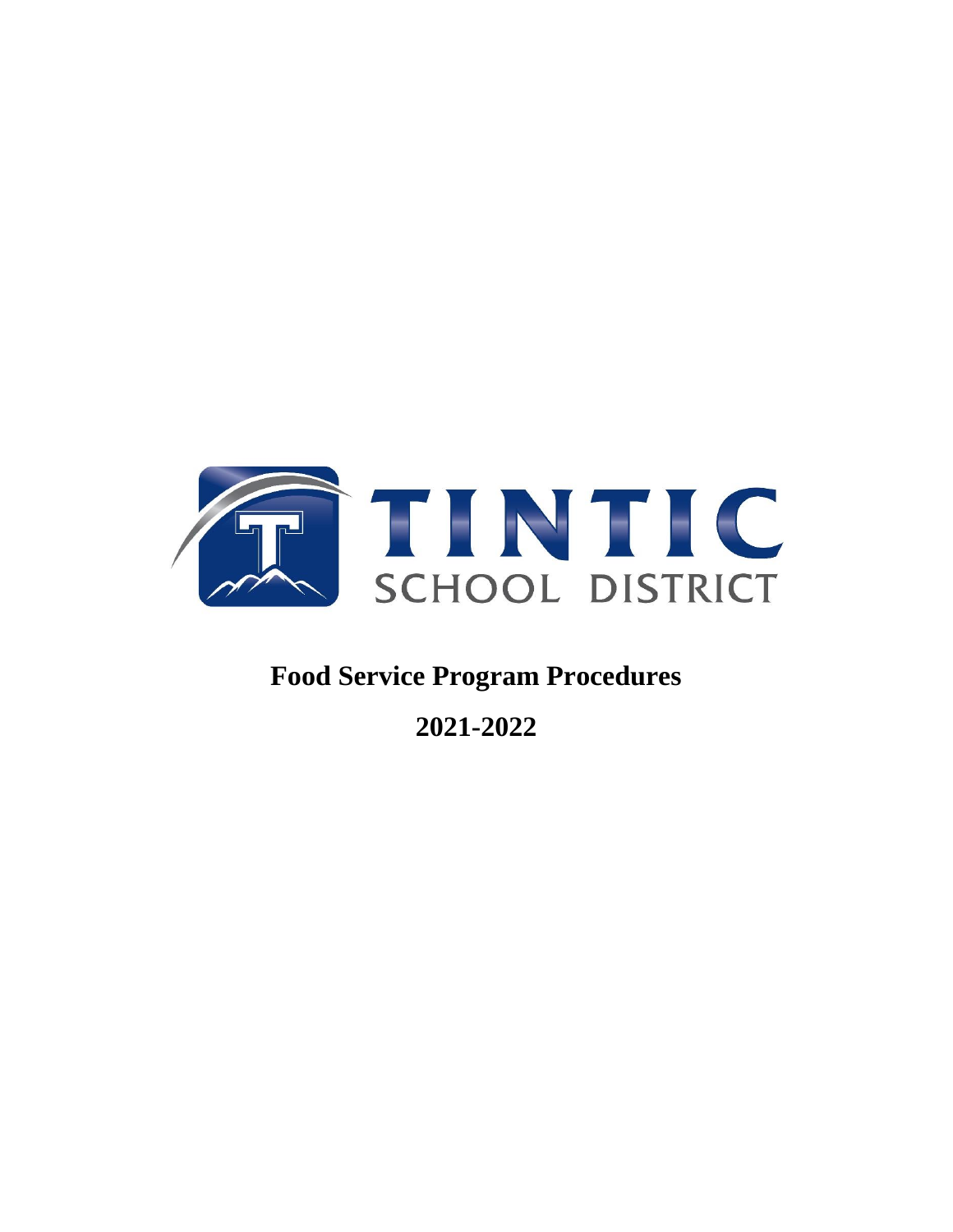## **Food Service Procedures**

All State and National School Lunch & Breakfast Program are Federally Funded Programs, thus policy and procedures MUST be accurately followed. If this program is used outside the procedures and guidelines set forth, schools could be audited and fines imposed.

#### **Processing of Meal Applications**

- 1. Each school secretary will be responsible for the processing of the free and reduced meal applications, they receive. Training has been completed so that the processing can be done immediately. However, an eligibility determination must be made and the family notified of its status within 8 operating days of the receipt of the application. In addition parents must be informed that students are considered FULL PAY STUDENTS until eligibility has been determined.
- 2. In order to process applications, applications must include ALL the required information per guidelines set forth by USBE. Any application that is missing required information, contains inconsistent information, or is listed as unclear, is considered an incomplete application and CANNOT be processed.
- 3. Once eligibility status has been determined, ALL applications will be given to the Food Service Director, where they will be kept on file for a minimum of three (3) years, plus the current year after the final claim is submitted.
- 4. A determining official other than the individual who made the initial eligibility determination must review each application selected for verification to ensure the eligibility was determined correctly the first time. The sample size for verification is determined by the State Board of Education and only the sample size can be verified. The Lunchroom Manager will be responsible for conformation reviews. Training will be provided annually prior to the start of a new school year.

#### **Processing and Receiving Payment**

- 1. All payments for school meals must be received by the building secretary of the school which the student resides. Handling of funds outside of a schools front office is prohibited. (No money will be allowed to be exchanged in the lunch line.) If a student in the lunch line has not made adequate payment for meals, the following procedures will apply.
- 2. When a student meal account reaches a remaining fund balance of \$5.00 the School Secretary will issue an Infinite Campus notification to parents/guardians notifying them of account status.

#### *Elementary School Students*

- 1. Charges not to exceed \$7.00 (Contact will be made after each charge).
- 2. Alternative Meals will be provided after noncompliance.
- 3. After a charge is made students will be issued a charge ticket by the secretary that the student will provide to the lunch worker for receipt of a meal.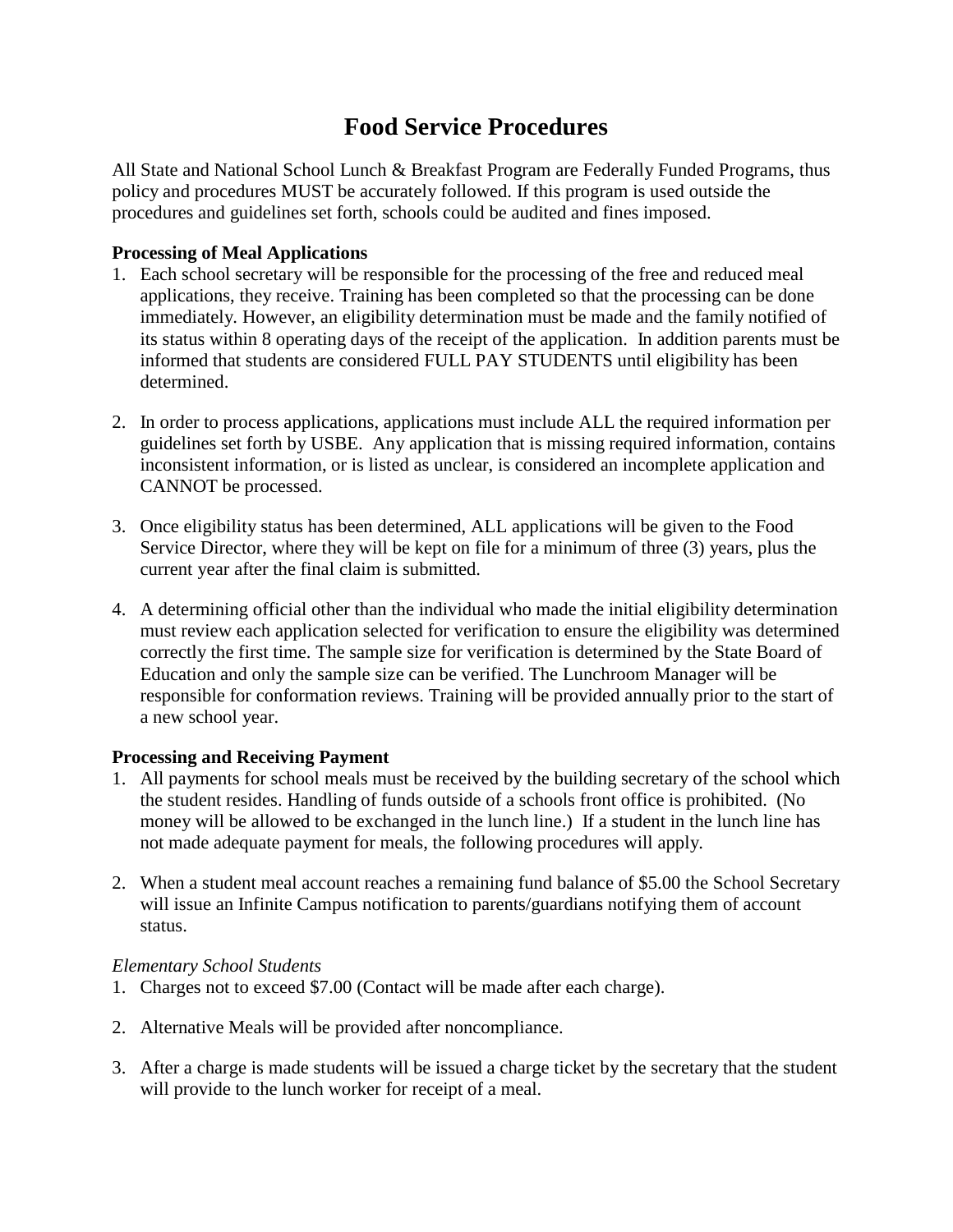#### *High School Students*

- 1. Charges not to exceed \$7.00 (Contact will be made after each charge).
- 2. Alternative Meals will be provided after noncompliance.
- 3. When an insufficient fund has been established, students will be issued a charge ticket by the secretary that the student will provide to the lunch worker for receipt of a meal.

#### *Adult Meals*

- 1. Charges not to exceed \$7.00 (Contact will be made after each charge).
- 2. Pre-payment is available: utcloud1.infinitecampus.org/campus/tintic

#### **Daily Lunch Count**

- 1. School Secretaries are responsible for the processing of the daily lunch count. Once the school lunch count has been accounted for the School Secretary will email the count directly to the Food Service Manager: tsnel[l@tintic.org](mailto:hyoung@tintic.org)
- 2. All Daily lunch counts must be submitted by **9:30 a.m.** with a final count no later than **10:30 a.m. (Email)**.

#### **Lunch Deliveries**

- 1. Lunch deliveries are the responsibility of the building school administrator.
- 2. Lunch carry outs will be prepared by the district food service staff and ready for pick up no later than 12:30 p.m.
- 3. Daily lunch count procedures listed above will be followed. In the cases of unexpected disciplinary actions, arrangements can be made directly through the Food Service Manager.
- 4. Detained (ISS) students will be provided the opportunity to sign up and receive a districtdesignated lunch. Students with insufficient funding will be issued the alternative or substitute and will be funded by the buildings administration.

#### **Special Diet Accommodations**

- 1. A written medical statement is required from a State licensed healthcare professional in support of a request for a meal modification. The nature of the disability and the age of the child shall be considered when developing appropriate meal modifications.
- 2. All disability considerations must be viewed on a case-by-case basis.
- 3. The medical statement does not need to provide a specific diagnosis by name or use the term "disabled" or "disability." The medical statement must include:
	- The food or foods to be omitted from the child's diet; and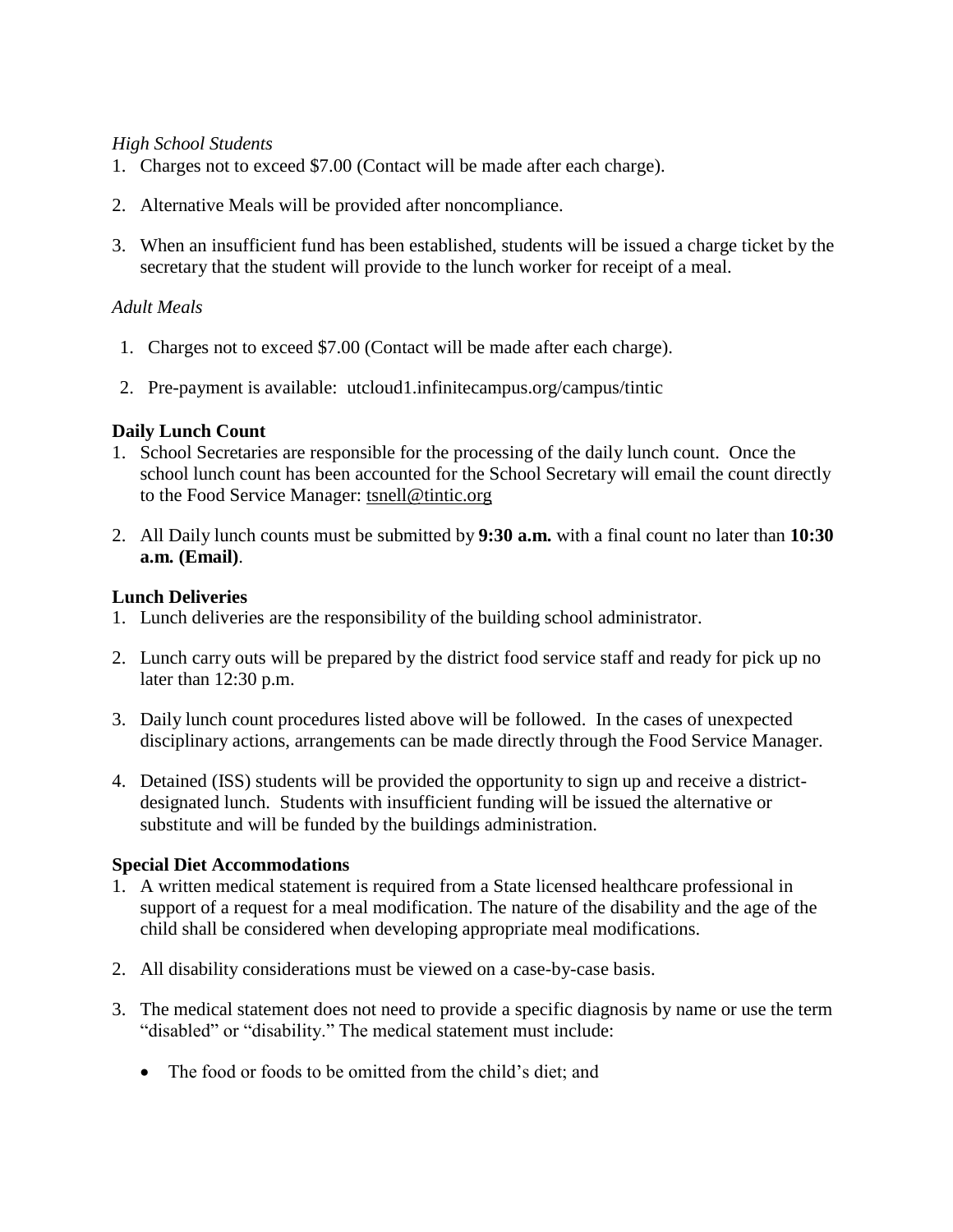- The food or choice of foods to be substituted.
- 4. If food service personnel do not receive a medical statement from a recognized medical authority, the student will receive a meal containing the required meal components found within the approved meal pattern. Medical statements completed by parents or guardians will not be accepted. The following occupations are authorized to write medical prescriptions in Utah:
	- Physician (M.D.)
	- Physician Assistant (P.A.)
	- Osteopathic Physician (D.O.)
	- Advance Practice Registered Nurse (A.P.R.N.)
	- Naturopathic Physician (N.D. or N.M.D.)
- 5. Students with an approved Special Dietary Needs Request form will be marked in Aspire  $(SIS)$ .
- 6. Special Dietary Needs Request form must be maintained for three years, plus the current year.
- 7. Meals served outside of the planned menu date due to a special diet request must be documented on production records.
- 8. Special diet information including the Special Dietary Needs Request form can be found on the district web site under food service department for parents who need to change their student's meals due to allergies or other special diet accommodations.

#### **Civil Rights Complaints**

- 1. Complaints alleging discrimination in the food service department shall be accepted by the Food Service Director.
- 2. Complaints must be submitted in writing. If this is not possible, all required information must be recorded by the Food Service Director on a Civil Rights Complaint Form.
- 3. Any time a civil rights complaint is filed, the Utah State Board of Education must be notified.

#### **Revenues and Expenses**

The Food Service Director along with the District Business Administrator will evaluate annually food costs, meal prices, employee hours and production costs. If year-end expenses are in excess of revenues, a general fund transfer will be performed by the external auditor during the yearly District financial audit.

Revenue and expenses from nonprogram foods shall be reported separately. Meal costing and the USDA Nonprogram Revenue Calculator shall be performed annually to ensure minimum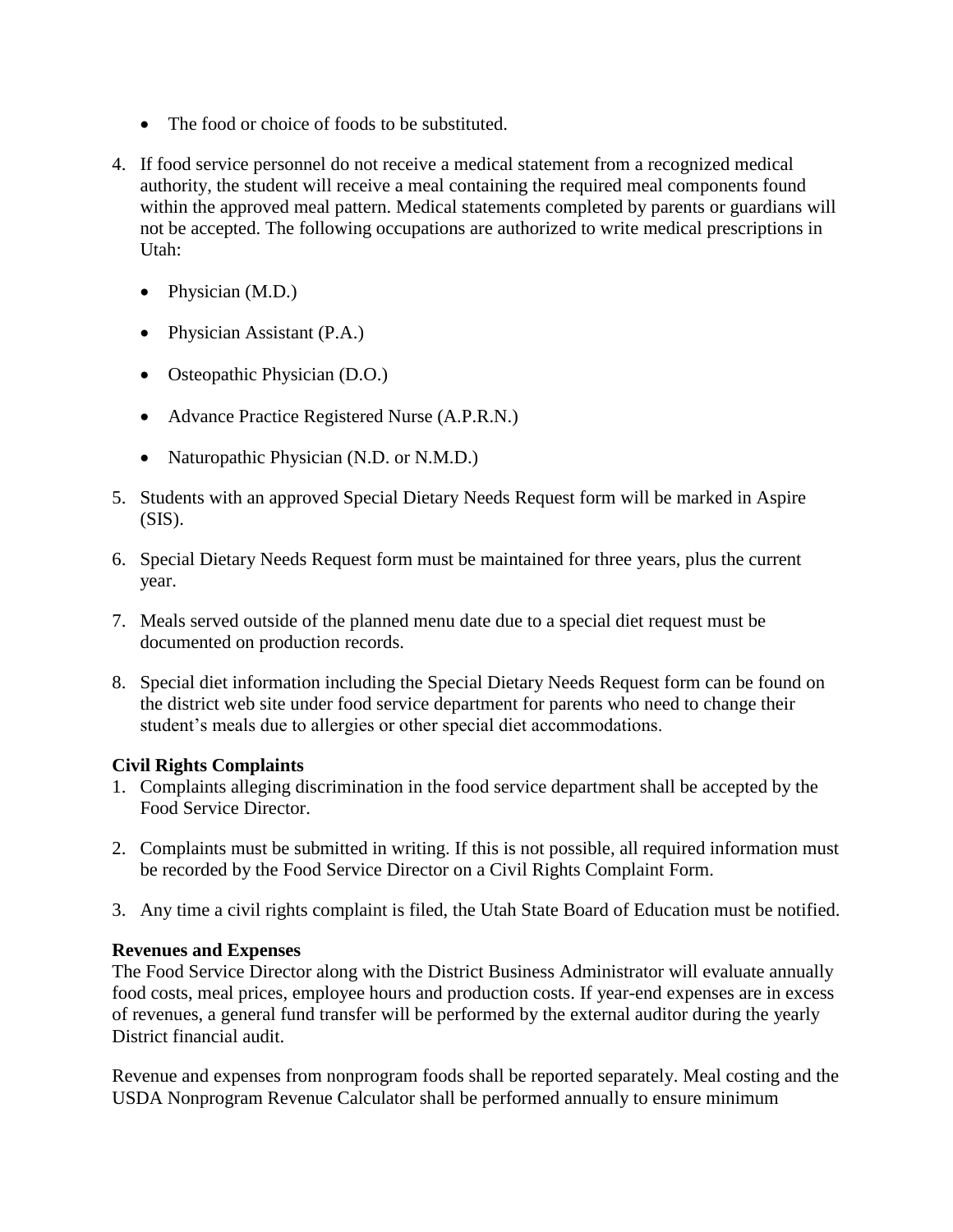revenue required from the sale of nonprogram foods is being met. If the minimum revenue is not met, funds from a general food service fund transfer will be allocated to the nonprogram food account.

#### **Sack Lunch Requests**

- 1. Employees need to remember that special lunch requests, such as for sack lunches, always require extra work, time and preparation by school lunch workers. In addition, they almost always have to make a special food order in meeting such requests.
- 2. Requests must be made on a Sack Lunch Request form available for download on the District website (*Sack Lunch Request*).
- 3. Requests must be made no less than **two (2)** weeks in advance of the event.
- 4. Requests must be signed by the building administrator.
- 5. Requests may be made for a breakfast and a lunch or just a lunch only. Requests for two lunches do not comply with Federal School Lunch regulations and cannot be honored.
- 6. Special requests cannot be honored during the last week of school due to inventory and reporting requirements that must be met during that week.
- 7. Teachers must provide the food service manager with the name(s) of the student(s) who will need a sack lunch. Teachers will mark off the students when they take a meal.
- 8. The sack lunch roster shall be maintained for three years, plus the current year.
- 9. A Sack Lunch Request form is attached to the back of this policy.